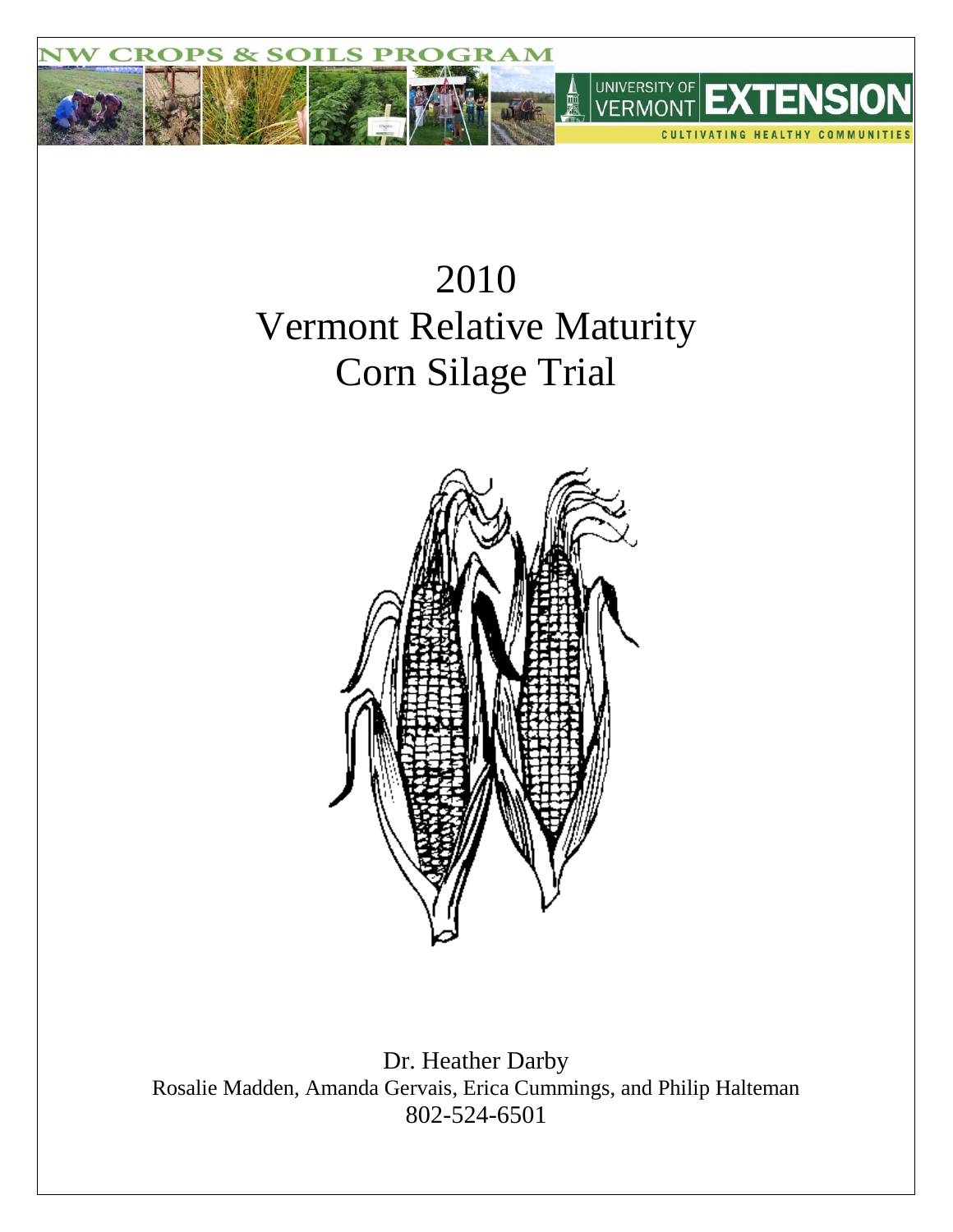### **2010 Vermont Relative Maturity Corn Silage Trials Heather Darby, University of Vermont Extension heather.darby@uvm.edu**

In 2010, the University of Vermont Extension conducted an experiment to evaluate yield and quality of corn hybrids with a range of relative maturities. The goal is to document the best range of corn silage maturities to grow in this area to maximize corn yield and quality. It is important to remember that the data presented are from a single test at only one location. Hybrid-performance data from additional tests in different locations and often over several years should be compared before conclusions are drawn.

# **TESTING PROCEDURE**

Corn varieties of differing maturities were evaluated at Borderview Research Farm in Alburgh, VT for yield and quality performance. Several seed companies submitted varieties for evaluation. Companies and contact names are listed in Table 1. Twelve corn varieties ranging in maturities from 93-110 days were grown at this site. The Relative Maturity (RM) of each variety is provided by the companies.

#### **Table 1. Participating companies and local contact information**

| <b>Dekalb/Monsanto</b>        | Mycogen                        | <b>Pioneer</b> |
|-------------------------------|--------------------------------|----------------|
| Scott Walker                  | Claude Fortin                  | Jacob Bourdeau |
| <b>District Sales Manager</b> | <b>District Sales Manager</b>  | Bourdeau Bros. |
| Schenectady, NY               | Highgate, VT                   | Sheldon, VT    |
| 315-528-0580                  | 802-363-2803                   | 802-933-2277   |
| <b>Seedway</b>                | <b>Wolf River Valley Seeds</b> |                |
| Ed Schillawski                | Marcel Moreau                  |                |
| 3442 Rt 22A                   | District Sales Manager         |                |
| Shoreham, VT                  | Swanton, VT                    |                |
| 802-897-2281                  | 802-309-4674                   |                |

#### **Table 2. Corn silage hybrids, relative maturity (RM) and traits.**

| <b>Company</b>    | <b>Variety</b>  | RM      | <b>Description and Traits</b> |
|-------------------|-----------------|---------|-------------------------------|
| Dekalb            | DKC45-52        | 95      | YGVT3                         |
| Dekalb            | DKC46-07        | 96      | <b>GENSS</b>                  |
| Mycogen           | <b>TMF2L418</b> | 94      | HXT, LL, RR2                  |
| Mycogen           | F2F488          | 99      | HXT, LL, RR2                  |
| Mycogen           | 2D503           | 100     | RR2, VT3                      |
| Mycogen           | <b>TMF2W583</b> | 104     | RR2, TMF                      |
| Pioneer           | PO125HR         | 100     | HXI, LL, RR                   |
| Pioneer           | 35A34           | 106     | HXX, LL, RR2                  |
| Pioneer           | 34A89           | 109     | HXX, LL, RR2                  |
| Pioneer           | P1011XR         | 110     | HXX, LL, RR2                  |
| Seedway           | 3301L           | 93      | Leafy                         |
| Seedway           | 3788RR          | 96      | <b>YGCRW</b>                  |
| Seedway           | E390L           | 98      | RR <sub>2</sub>               |
| Seedway           | 4091LYG         | 102     | YG                            |
| Seedway           | 6601L           | 108     | Leafy                         |
| Wolf River Valley | 2702L           | 102     | Leafy                         |
| Wolf River Valley | 2114L           | 106-108 | Leafy                         |

GENSS - Genuity® SmartStax™ controls corn earworm, fall armyworm, northern corn rootworm, western bean cutworm, European corn borer, black cutworm, and southwestern corn borer. Also contains resistance to Roundup Ready® Corn 2 and LibertyLink® herbicides

HXI – The Herculex® I Insect Protection offers resistance to European corn borer, southwestern corn borer and fall armyworm; black cutworm and western bean cutworm; and corn earworm HXT - Herculex Xtra® (Mycogen brand), provides season-long control of a variety of pests, including European corn borer, western bean cutworm, corn rootworm, and black cutworm.

LL – LIBERTY LINK CORN® is tolerant to broadcast applications of Liberty® or Ignite® herbicide, glufosinate ammonium

RR2 - ROUND-UP READY 2® Technology is resistant to the herbicide glyphosate (Roundup®, Touchdown®), a post-emergent, foliar applied, non-selective.

VT3 – YieldGard VT Triple™ uses VecTran™ technology which stacks insect- and weed-control traits in one variety. Provides glyphosate herbicide tolerance, as well as protection against western corn rootworms, northern corn rootworms, European corn borers, black cutworms, stalk borers, wireworms, white grubs, seed corn maggots, early flea beetles, and corn earworms YG – YieldGard® against corn borer; YGCRW – YieldGard® against corn rootworm : YGVT3 – YieldGard VT Triple® insect protection trait controls western corn rootworms, northern corn rootworms, European corn borers, black cutworms, stalk borers, wireworms, white grubs, seed corn maggots, early flea beetles, and corn earworms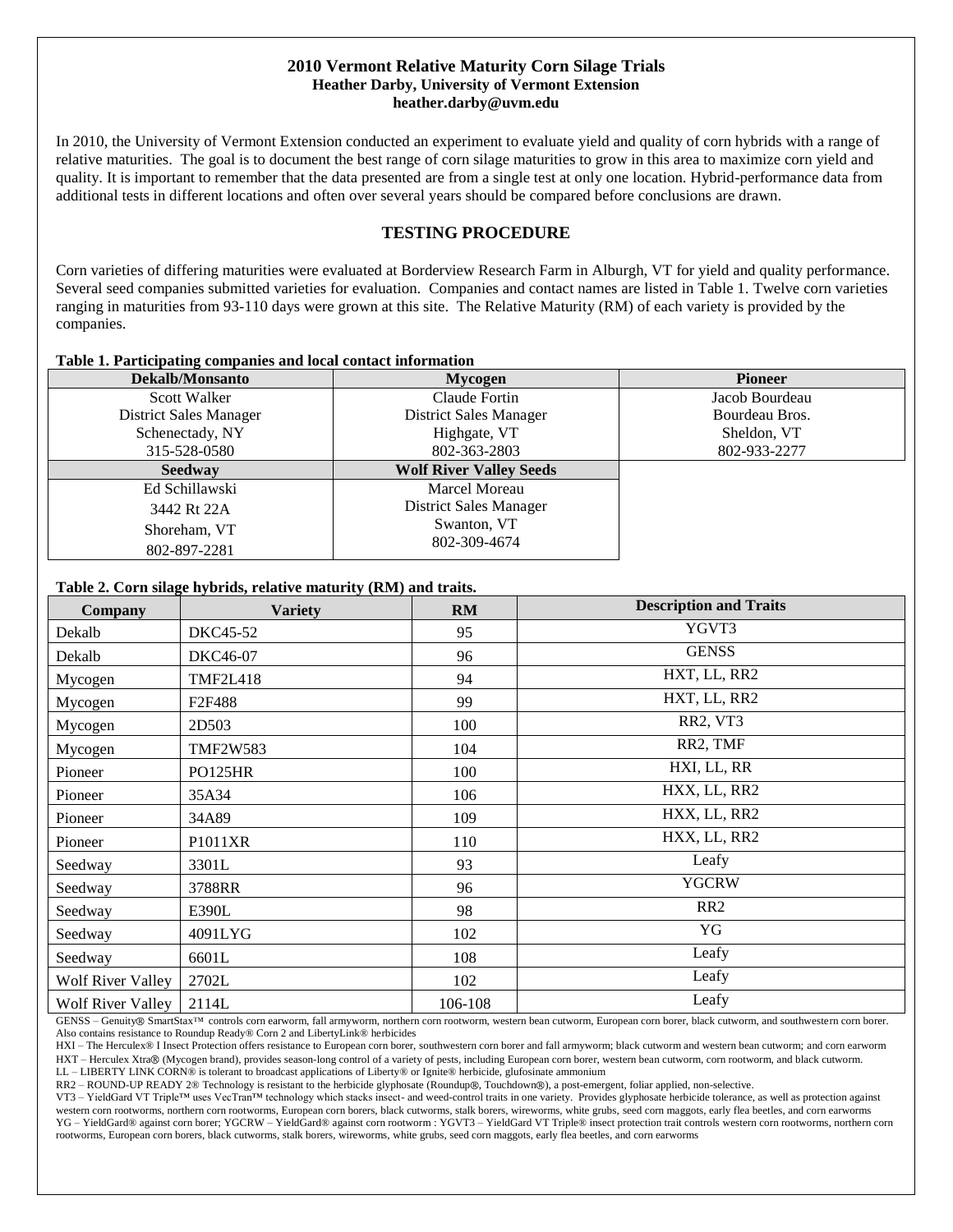## **WEATHER DATA**

Seasonal precipitation and temperatures recorded at a weather station in close proximity to the 2010 research site are shown in Table 3. In 2010, the season brought higher than average temperatures and lower than average precipitation in the spring and summer months. This year accumulated 2881 Growing Degree Days (GDD), 450 more than the 30 year average. GDDs are reported using base  $50^{\circ} - 86^{\circ}$ F.

|                          | April | May     | June | July | August | September | October |  |
|--------------------------|-------|---------|------|------|--------|-----------|---------|--|
| Average Temperature (°F) | 49.3  | 59.6    | 66.0 | 74.1 | 70.4   | 64.0      | 50.6    |  |
| Departure from Normal    | 5.8   | 3.0     | 0.2  | 3.0  | 1.4    | 3.6       | 1.8     |  |
|                          |       |         |      |      |        |           |         |  |
| Precipitation (inches)   | 2.76  | 0.92    | 4.61 | 4.30 | 5.48   | 4.32      | $\ast$  |  |
| Departure from Normal    | 0.25  | $-2.01$ | 1.40 | 0.89 | 1.63   | 0.86      |         |  |
|                          |       |         |      |      |        |           |         |  |
| Growing Degree Days      | 141   | 332     | 479  | 747  | 634    | 419       | 129     |  |
| Departure from Normal    | 101   | 71.4    | 4.5  | 95   | 45     | 107       | 26      |  |

|  |  | Table 3. Temperature, precipitation, and growing degree days summary - Alburgh, VT |  |
|--|--|------------------------------------------------------------------------------------|--|
|  |  |                                                                                    |  |

\*Missing data.

Based on National Weather Service data from cooperative observer stations in South Hero. Historical averages are for 30 years of data (1971-2000).

## **CULTURAL PRACTICES**

The seedbed was prepared with conventional tillage methods. The previous crop was canola, sunflowers, and corn. Starter fertilizer was applied at a rate of 200 lbs/acre of 10-20-20. Plots were planted with a John Deere 1700 4-row corn planter on May 19, 2010 at 34,000 seeds to the acre. The soil type was a silty loam. The plot design was a randomized complete block with two replications and the plots were 10'x35'. The plots were harvested on September  $14<sup>th</sup>$ ,  $16<sup>th</sup>$ ,  $29<sup>th</sup>$ , and October  $3<sup>rd</sup>$ ,  $2010$ , depending on maturity with a John Deere 2 row chopper, and the forage wagon was weighed on a platform scale. A subsample was collected for moisture determination and quality analysis. Pertinent trial information is summarized in Table 4.

#### **Table 4. Cultural practices.**

| <b>Trial Information</b>         | Alburgh, VT                           |
|----------------------------------|---------------------------------------|
|                                  |                                       |
| Soil type                        | Silty loam                            |
| Previous Crop                    | Corn, canola, sunflowers              |
| Row Width (in.)                  | 30                                    |
| Planting date                    | $19-Mav$                              |
| Harvest date                     | Sept 14, 16, 29 & Oct 3               |
| Harvest population (plants/acre) | 34,000                                |
| Tillage operations               | Spring disk, harrow, spike-toothed    |
|                                  | harrow                                |
| Manure (gal/acre)                | Spring & Fall applied - 7500 gal/acre |
| Starter fertilizer               | 200 lbs/acre 10-20-20                 |
| Other fertilizer                 | 130 lbs/acre 46-0-0                   |

## **SILAGE QUALITY**

Silage quality was analyzed using wet chemistry at Cumberland Valley Analytical Services in Hagerstown, Maryland. Plot samples were dried, ground and analyzed for crude protein (CP), neutral detergent fiber (NDF), and 30h digestible NDF (dNDF). Mixtures of true proteins, composed of amino acids, and nonprotein nitrogen make up the CP content of forages. The CP content of forages is determined by measuring the amount of N and multiplying by 6.25. The bulky characteristics of forage come from fiber. Forage feeding values are negatively associated with fiber since the less digestible portions of plants are contained in the fiber fraction. The detergent fiber analysis system separates forages into two parts: cell contents, which include sugars, starches, proteins, non-protein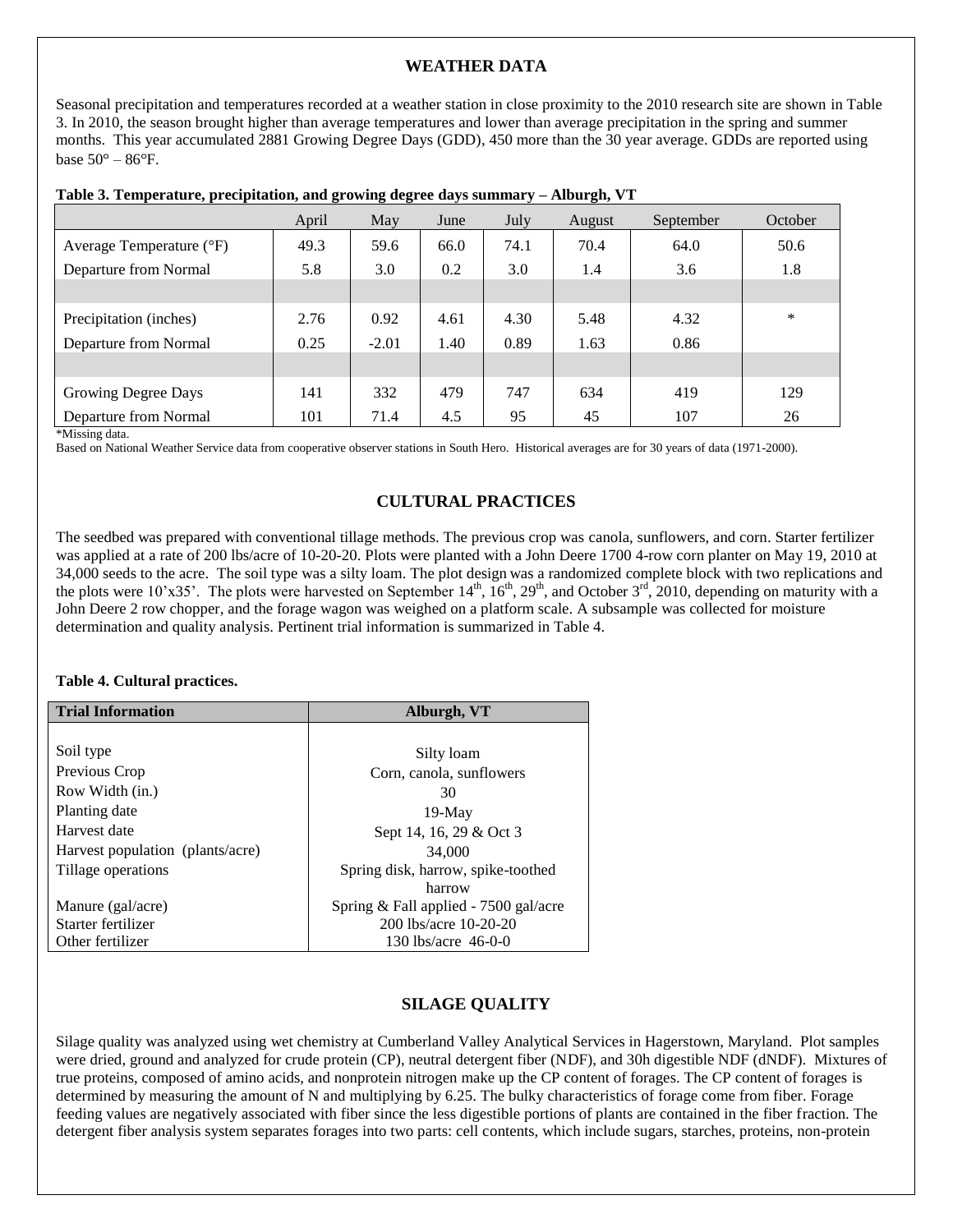nitrogen, fats and other highly digestible compounds; and the less digestible components found in the fiber fraction. The total fiber content of forage is contained in the neutral detergent fiber (NDF). Chemically, this fraction includes cellulose, hemicellulose, and lignin. Because of these chemical components and their association with the bulkiness of feeds, NDF is closely related to feed intake and rumen fill in cows. Recently, forage testing laboratories have begun to evaluate forages for NDF digestibility. Evaluation of forages and other feedstuffs for NDF digestibility is being conducted to aid prediction of feed energy content and animal performance. Research has demonstrated that lactating dairy cows will eat more dry matter and produce more milk when fed forages with optimum NDF digestibility. Forages with increased NDF digestibility will result in higher energy values, and perhaps more importantly, increased forage intakes. Forage NDF digestibility can range from 20 – 80%.

The silage performance indices of milk per acre and milk per ton were calculated using a model developed by researchers at the University of Wisconsin. Milk per ton measures the pounds of milk that could be produced from a ton of silage. This value is generated by approximating a balanced ration meeting animal energy, protein, and fiber needs based on silage quality. The value is based on a standard cow weight and level of milk production. Milk per acre is calculated by multiplying the milk per ton value by silage dry matter yield. Therefore milk per ton is an overall indicator of forage quality and milk per acre an indicator of forage yield and quality. Milk per ton and milk per acre calculations provide relative rankings of forage samples, but should not be considered as predictive of actual milk responses in specific situations for the following reasons:

1) Equations and calculations are simplified to reduce inputs for ease of use,

2) Farm to farm differences exist,

3) Genetic, dietary, and environmental differences affecting feed utilization are not considered.

## **PRESENTATION OF DATA**

Results for the maturity variety trial are listed in Table 5. Dry matter yields were calculated and then adjusted to 35% dry matter for the report. Varieties are ranked by dry matter at harvest in Table 5. The numbers presented in the tables are of two replications. A table is included to report yields in order of relative maturity (Table 6). There is a figure displaying the relationship between milk per ton and milk per acre (Figure 1). The dotted lines dividing the figure into four quadrants represent the mean milk per ton and acre for the location. Therefore hybrids that fall above the lines performed better than the average and hybrids below the lines performed below average.

#### **LEAST SIGNIFICANT DIFFERENCE (LSD)**

Variations in yield and quality can occur because of variations in genetics, soil, weather, and other growing conditions. Statistical analysis makes it possible to determine whether a difference among hybrids is real or whether it might have occurred due to other variations in the field. At the bottom of each table a LSD value is presented for each variable (i.e. yield). Least Significant Differences (LSD's) at the 0.10 level of significance are shown. Where the difference between two hybrids within a column is equal to or greater than the LSD value at the bottom of the column, you can be sure that for 9 out of 10 times, there is a real difference between the two hybrids. Hybrids that were not significantly lower in performance than the highest hybrid in a particular column are indicated with an asterisk. In the example below hybrid A is significantly different from hybrid C but not from hybrid B. The difference between A and B is equal to 1.5 which is less than the LSD value of 2.0. This means that these hybrids did not differ in yield. The difference between A and C is equal to 3.0 which is greater than the LSD value of 2.0. This means that the yields of these hybrids were significantly different from one another. The asterisk indicates that hybrid B was not significantly lower than the top yielding hybrid C.

| <b>Hybrid</b> | Yield  |
|---------------|--------|
| A             | 6.0    |
| R             | $7.5*$ |
| €             | $9.0*$ |
| LSD           | 2.0    |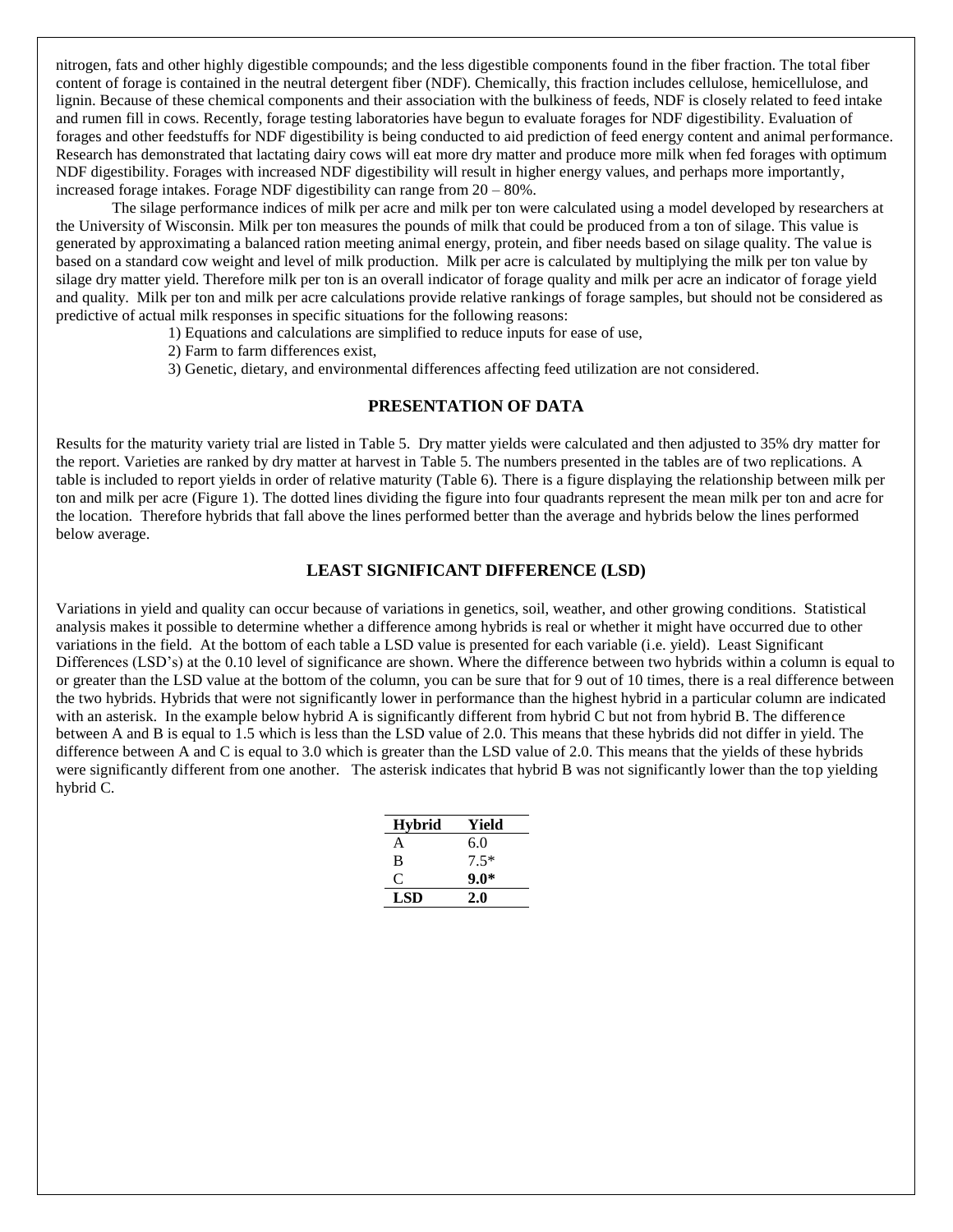**Table 5. Yield and quality of corn silage hybrids ranging in maturity from 93-110 RM.**

| Company                  | Hybrid          | Relative | DM at   | Yield   | Forage Quality Characteristics |            |            |         | Milk per   |       |        |
|--------------------------|-----------------|----------|---------|---------|--------------------------------|------------|------------|---------|------------|-------|--------|
|                          |                 | maturity | harvest | 35 % DM | CP                             | <b>ADF</b> | <b>NDF</b> | dNDF    | <b>Nel</b> | ton   | acre   |
|                          |                 |          | $\%$    | T/A     | $\%$                           | $\%$       | $\%$       | $\%$    | Mcal/lb    |       |        |
|                          |                 |          |         |         |                                |            |            |         |            |       |        |
| Dekalb                   | DKC45-52        | 95       | 36.5    | 22.1    | 7.25                           | 24.8       | 40.0       | 55.1    | $0.77*$    | 2870  | 22150  |
| Dekalb                   | DKC46-07        | 96       | 36.7    | $23.2*$ | $8.55*$                        | $22.7*$    | 37.9*      | 56.5    | $0.76*$    | 2947  | 23850* |
| Mycogen                  | F2F488          | 99       | 36.8    | 19.0    | $9.05*$                        | $23.0*$    | $39.4*$    | $69.3*$ | $0.77*$    | 3275* | 21750  |
| Mycogen                  | <b>TMF2L418</b> | 94       | 36.9    | 20.3    | $7.95*$                        | 25.8       | 41.8       | 58.3    | 0.76       | 2994  | 21200  |
| Seedway                  | SW3788          | 96       | 37.5    | 20.6    | $7.85*$                        | 24.6       | 39.8       | 53.4    | 0.76       | 2849  | 20550  |
| Seedway                  | 3301L           | 93       | 38.4    | 19.8    | $7.90*$                        | 23.8       | 38.9*      | 58.5    | $0.78*$    | 3108  | 21450  |
| <b>Wolf River Valley</b> | 2114L           | 106      | 39.5    | $25.3*$ | $8.05*$                        | 25.3       | 42.5       | 55.1    | 0.75       | 2875  | 25450* |
| <b>Wolf River Valley</b> | 2702L           | 102      | 39.5    | $26.8*$ | $8.00*$                        | 23.4       | 37.9*      | 56.2    | 0.76       | 2935  | 27550* |
| Seedway                  | 6601L           | 108      | 39.6    | $23.6*$ | $8.00*$                        | 24.7       | 41.5       | 56.2    | 0.76       | 2944  | 24250* |
| Pioneer                  | 34A89           | 109      | 39.9    | $25.2*$ | 7.60                           | 24.0       | 40.1       | 57.5    | $0.77*$    | 2973  | 26300* |
| Pioneer                  | P1011XR         | 110      | $40.2*$ | $24.8*$ | 7.40                           | 25.9       | 43.3       | 54.8    | 0.75       | 2870  | 24850* |
| Mycogen                  | <b>TMF2W583</b> | 104      | $40.6*$ | 18.6    | $8.50*$                        | $22.7*$    | $37.6*$    | 58.0    | $0.78*$    | 3006  | 19550  |
| Mycogen                  | 2D503           | 100      | $41.5*$ | $26.1*$ | 7.15                           | 23.8       | 38.6*      | 55.0    | $0.77*$    | 2904  | 26450* |
| Seedway                  | 4091LYG         | 102      | $41.8*$ | $25.6*$ | 6.95                           | 25.2       | 41.1       | 53.5    | 0.76       | 2830  | 25350* |
| Pioneer                  | PO125HRX        | 100      | $42.2*$ | 19.1    | 6.75                           | $22.5*$    | 35.8*      | 57.4    | $0.78*$    | 2996  | 19950  |
| Pioneer                  | 35A34           | 106      | $43.6*$ | $27.5*$ | $8.30*$                        | $21.2*$    | $36.5*$    | 57.6    | $0.78*$    | 3021  | 29200* |
| Seedway                  | E390L           | 98       | $43.9*$ | $24.9*$ | 7.50                           | 26.0       | 42.5       | 54.7    | 0.75       | 2894  | 25150* |
|                          |                 |          |         |         |                                |            |            |         |            |       |        |
| LSD $(0.10)$ **          |                 |          | 3.6     | 5.5     | 1.24                           | 1.9        | 3.4        | 2.6     | 0.02       | 117   | 5900   |
| Trail Mean               |                 |          | 39.7    | 23.1    | 7.81                           | 24.1       | 39.8       | 56.9    | 0.77       | 2958  | 23824  |

\* Corn that did not perform significantly lower than the top performing variety in a particular column is indicated with an asterisk. \*\* See text for further explanation.



**Figure 1. Milk performance of corn silage varieties.** *Dotted lines indicate overall milk per ton and milk per acre means of the corn varieties.*